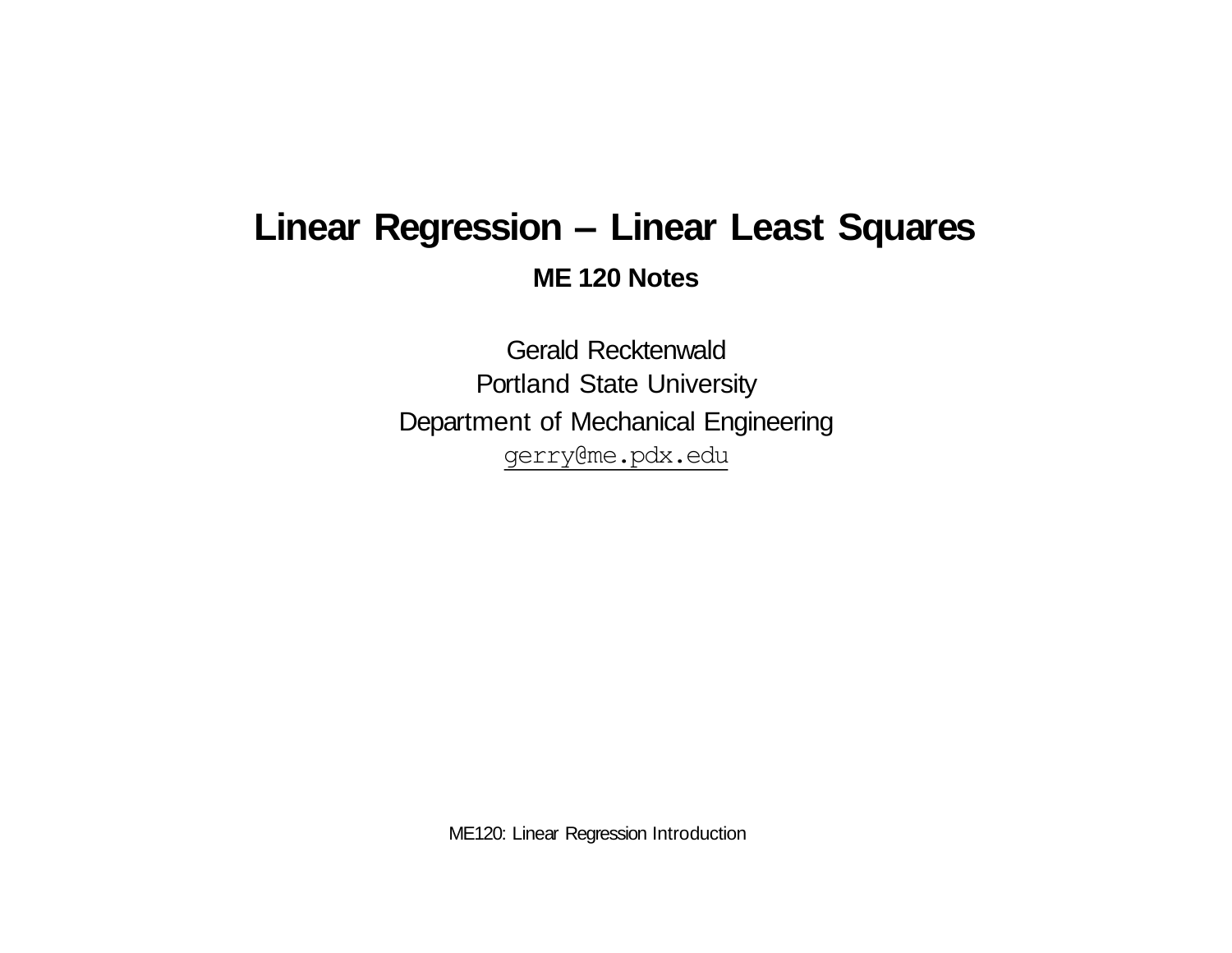## **Introduction**

- Engineers and Scientists work with lots of data.
- Scientists try to undersand the way things behave in the physical world.
- Engineers try to use the discoveries of scientists to produce useful products or services.

• Given data from a measurement, how can we obtain a simple mathematical model that fits the data? By "fit the data", we mean that the function follows the trend of the data.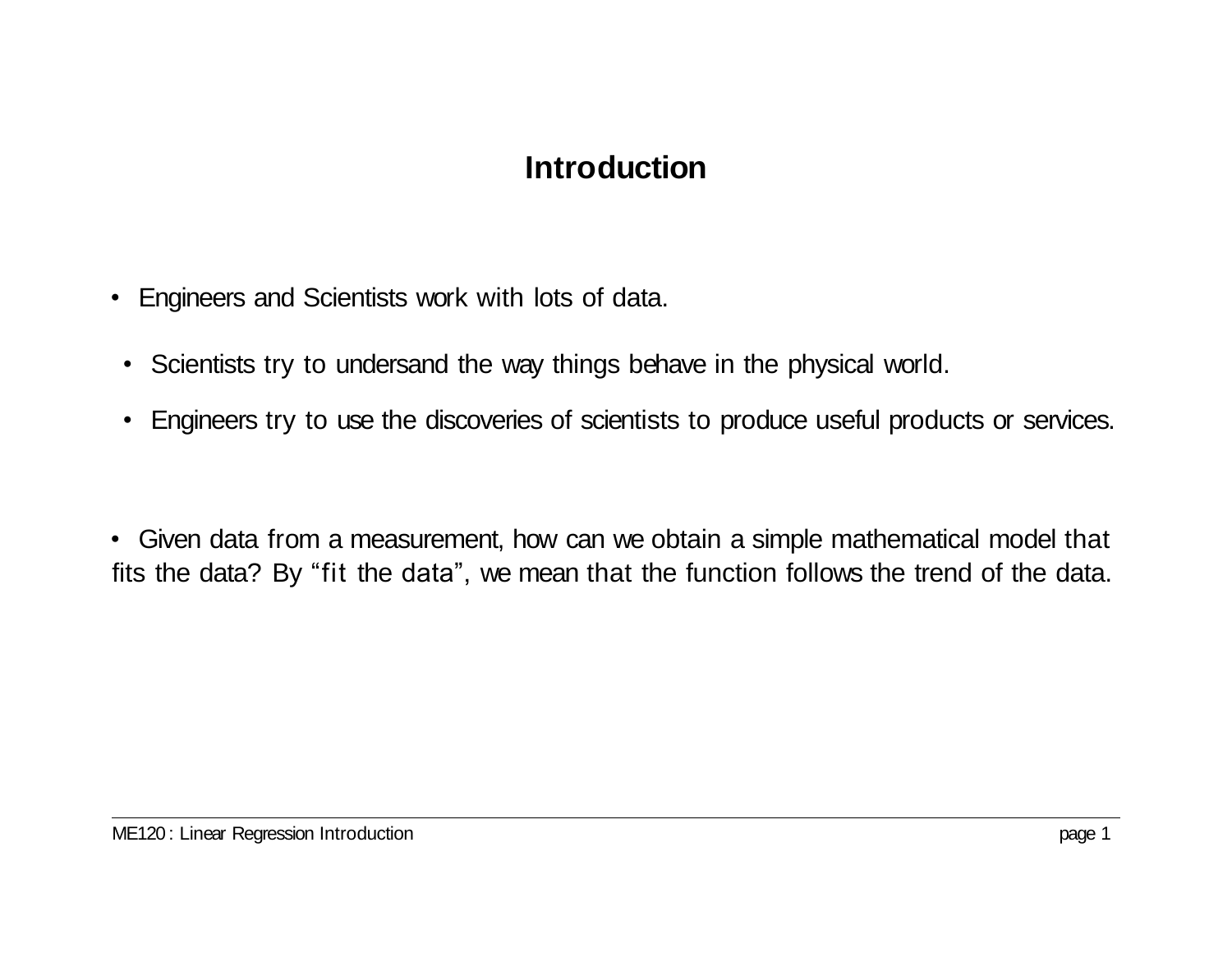## **Polynomial Curve Fits**



#### Basic Idea

- Given data set  $(x_i, y_i)$ ,  $i = 1, \ldots, n$
- Find a function  $y = f(x)$  that is *close* to the data

#### The process avoids guesswork.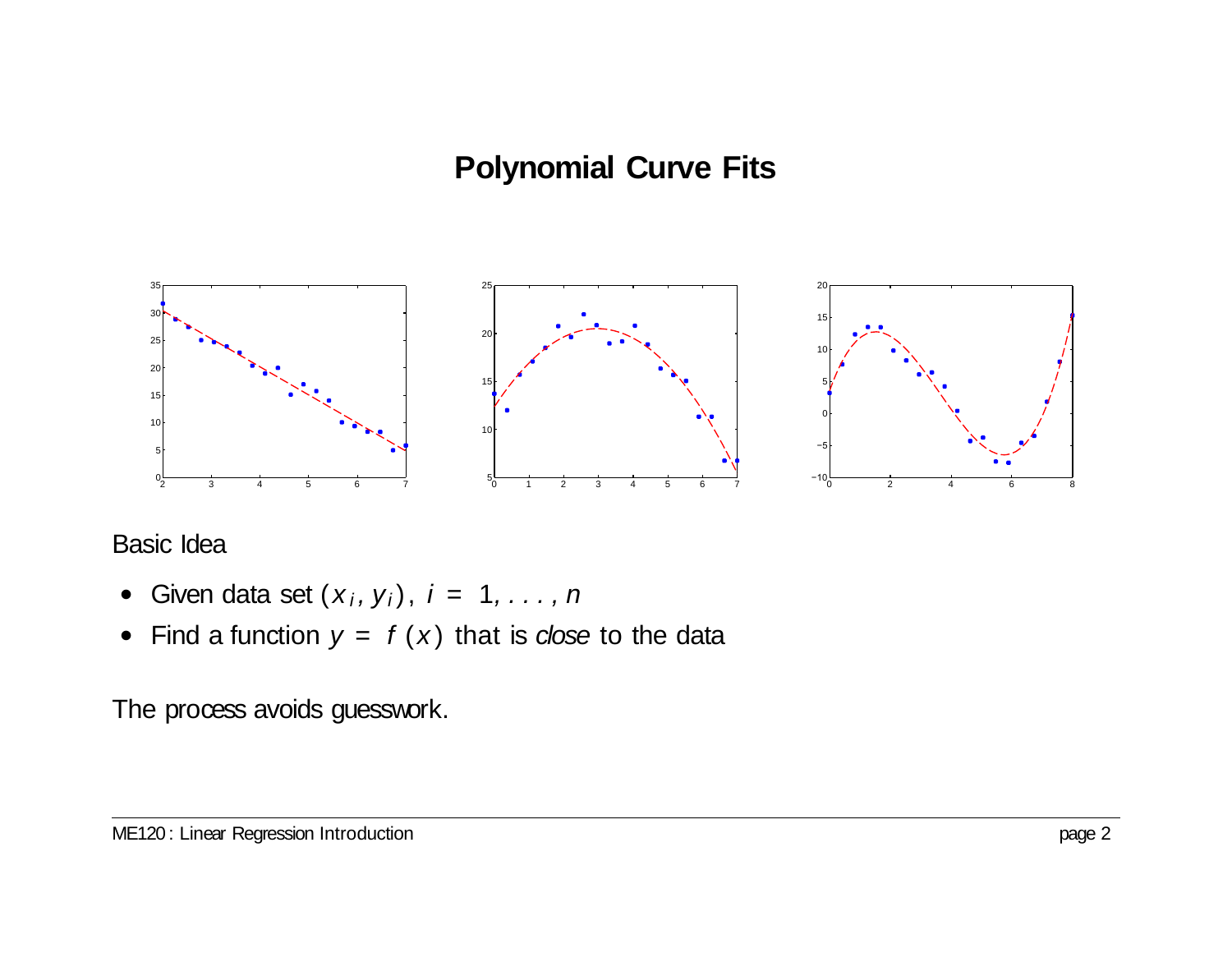#### **Some sample data**

| X              |            |
|----------------|------------|
| (time)         | (velocity) |
|                | 9          |
| $\overline{2}$ | 21         |
| 3              | 28         |
| 4              | 41         |
| 5              | 47         |

It is aways important to visualize your data. You should be able to plot this data by hand.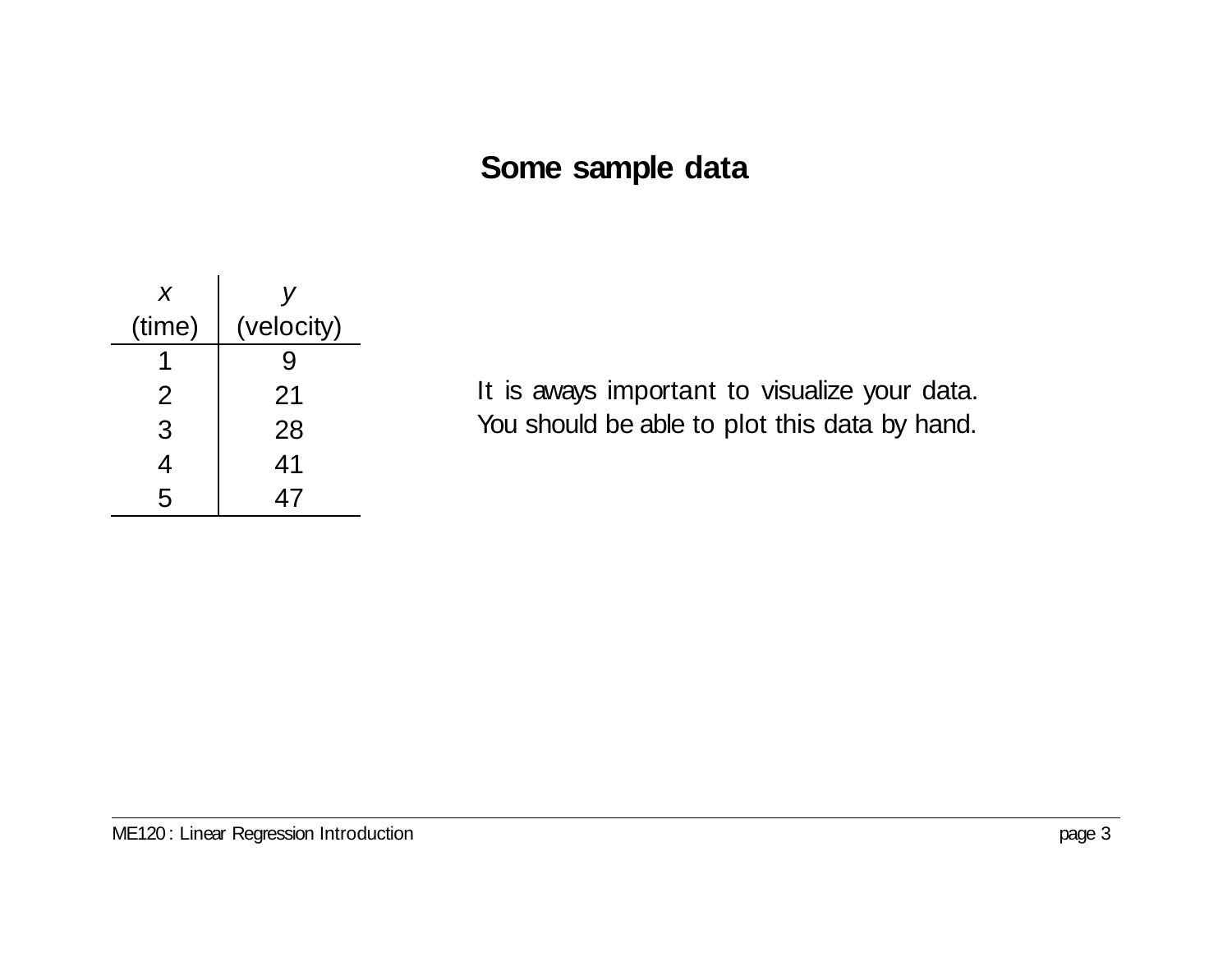| X      |            |
|--------|------------|
| (time) | (velocity) |
|        | 9          |
| 2      | 21         |
| 3      | 28         |
| 4      | 41         |
| 5      | 47         |

#### **Plot the Data**



- Plot *x* on the horizontal axis, *y*  on the vertical axis.
	- *-* What is the range of the data?
	- *-* Use the range to select an appropriate scale so that the data uses all (or most) of the available paper.
- In this case, *x* is the *independent* variable.
- *y* is the *dependent* variable.

Suppose that *x* is a measured value of time, and *y* is a measured velocity of a ball.

• Label the axes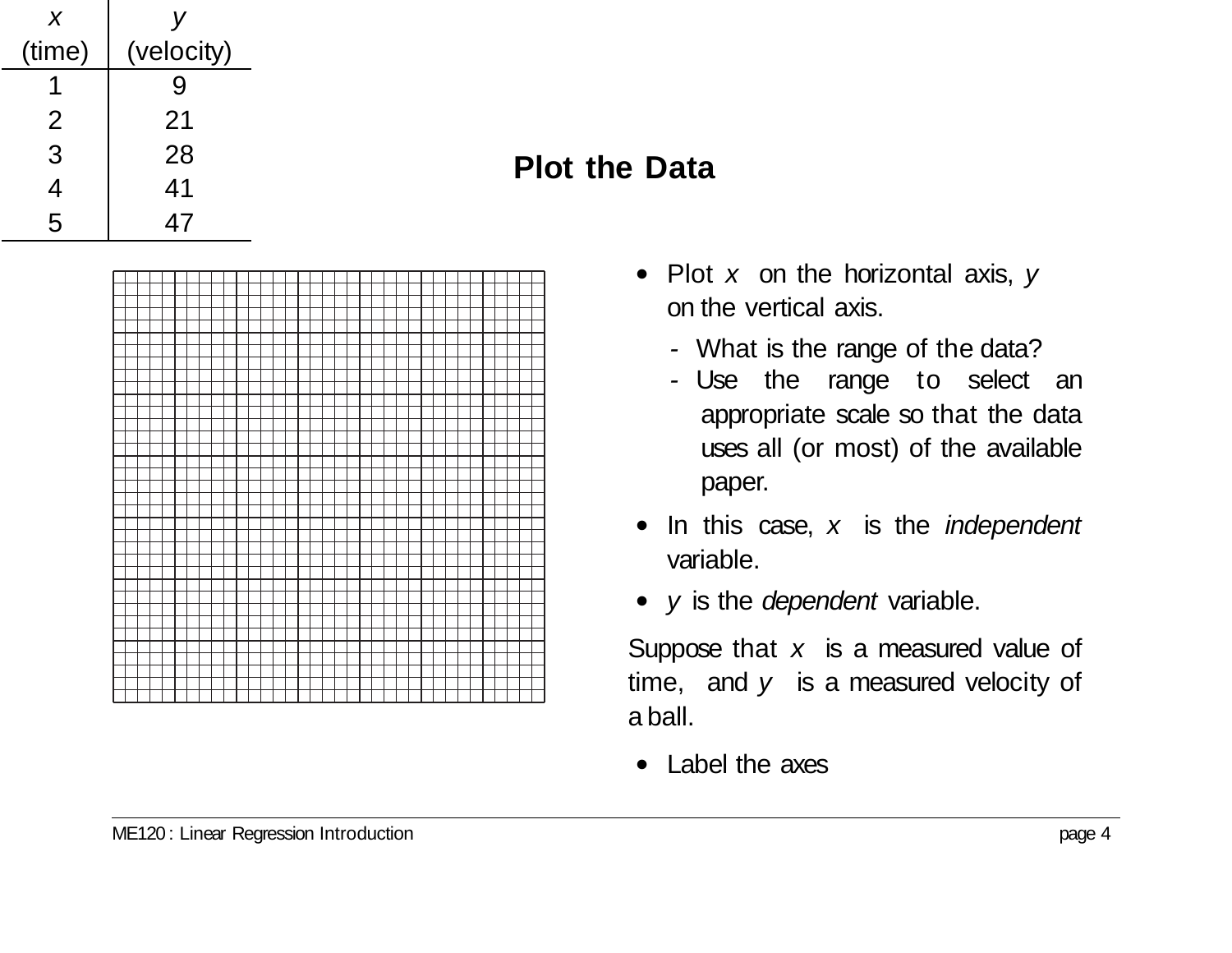

## **Analyze the plot**



An equation that represents the data is valuable

- A simple formula is more compact and reusable than a set of points.
- This data looks linear so our "fit" function" will be

$$
y = mx + b
$$

• The value of slope or intercept may have physical significance.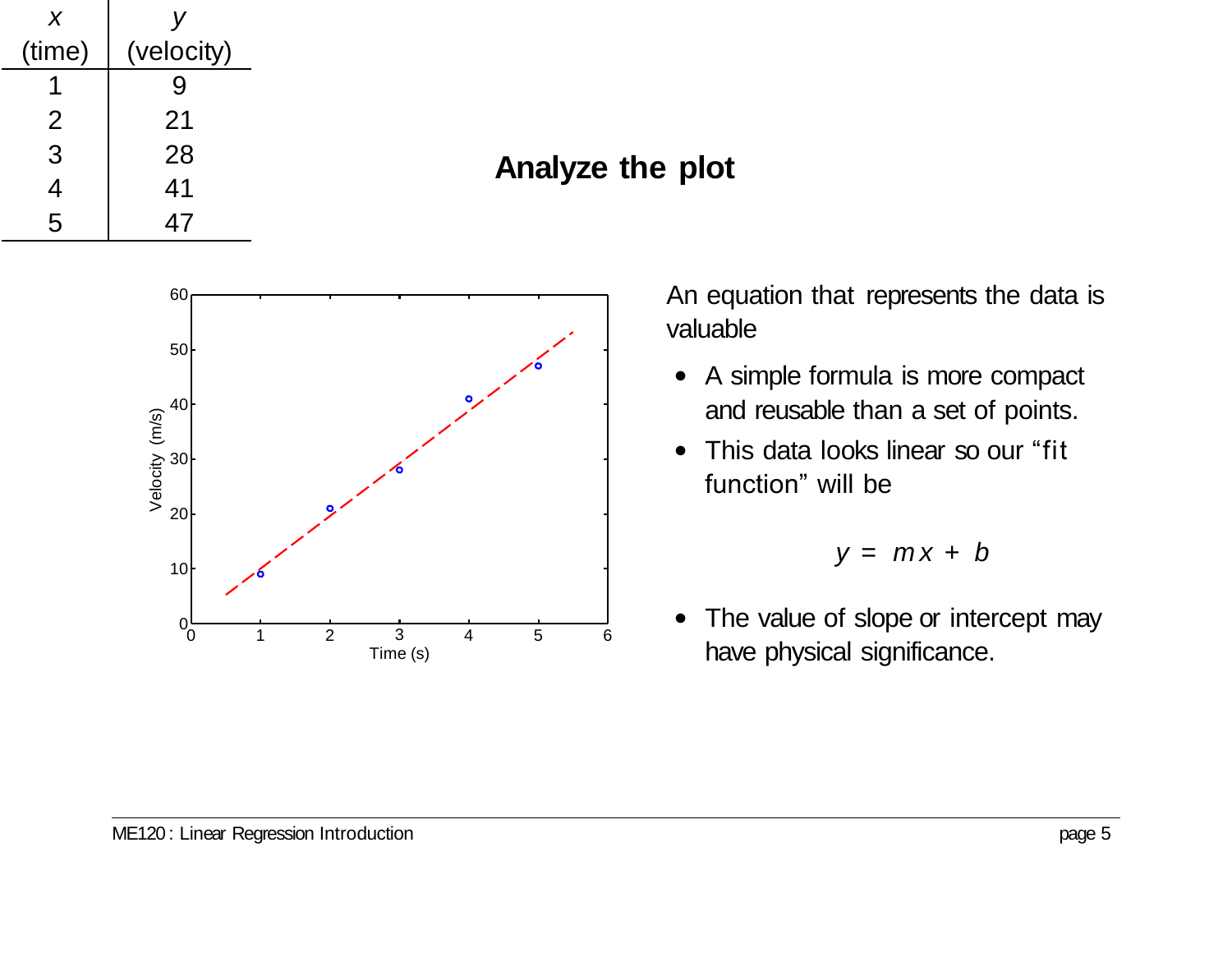# **Least Squares Method**

- Compute slope and intercept in a way that minimizes an error (to be defined).
- Use calculus or linear algebra to derive equations for *m* and *b*.
- There is only one slope and intercept for a given set of data.

**Do not guess** *m* **and** *b***. Use least squares.**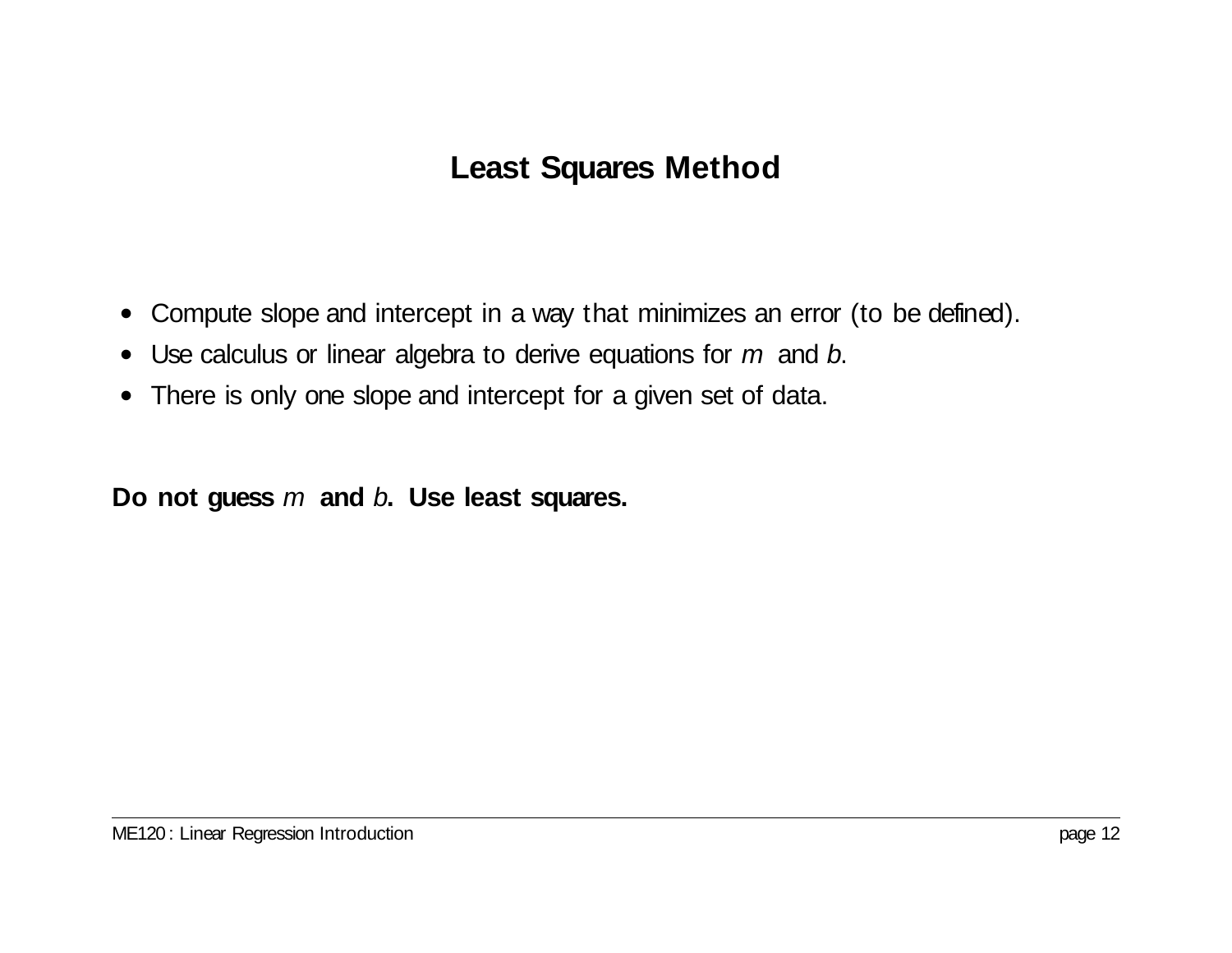# **Least Squares: The Basic Idea**



The best fit line goes near the data, but not through them.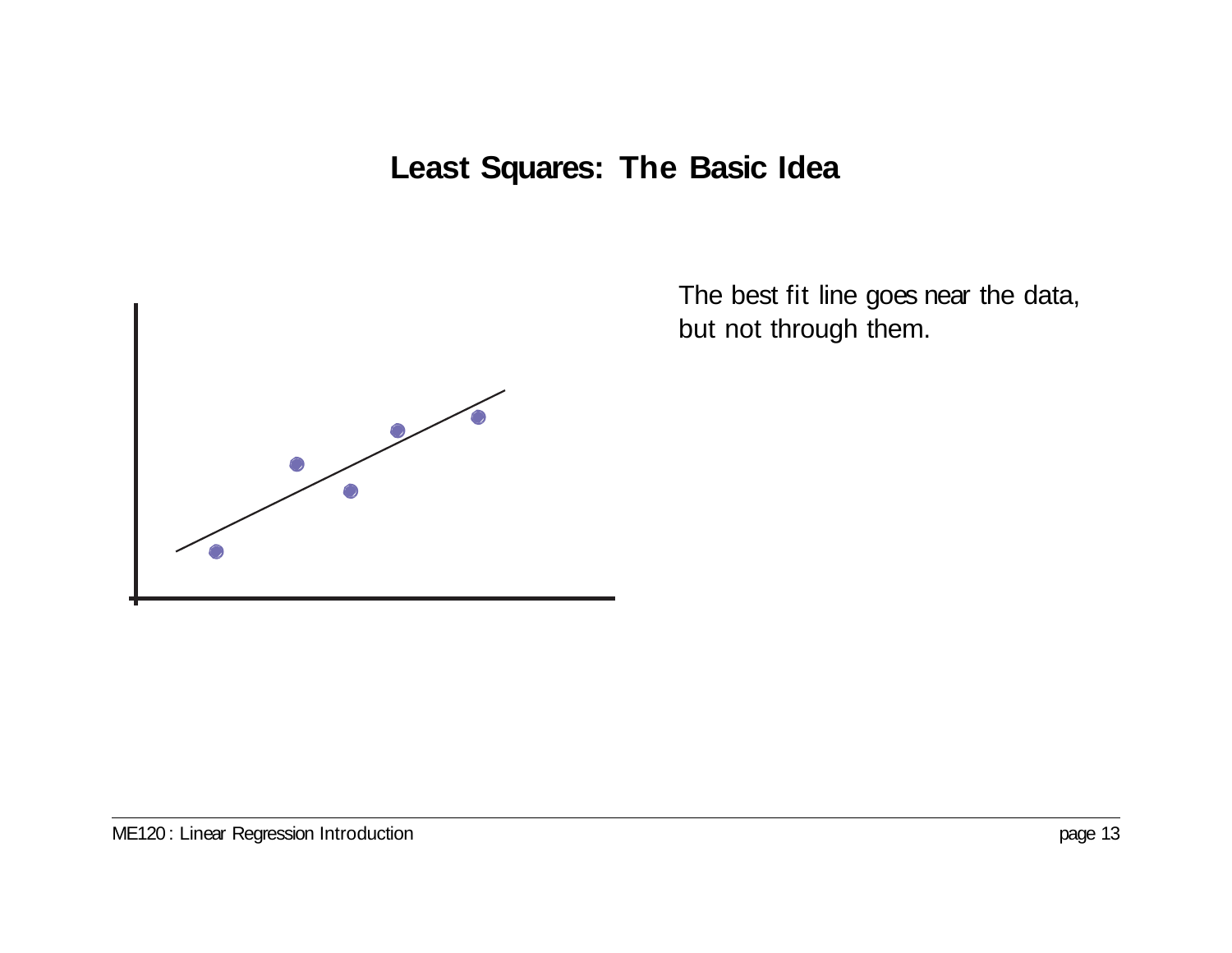## **Least Squares: The Basic Idea**



The best fit line goes near the data, but not through them.

The equation of the line is

 $y = mx + b$ 

The data  $(x_i, y_i)$  are known. *m* and *b* are unknown.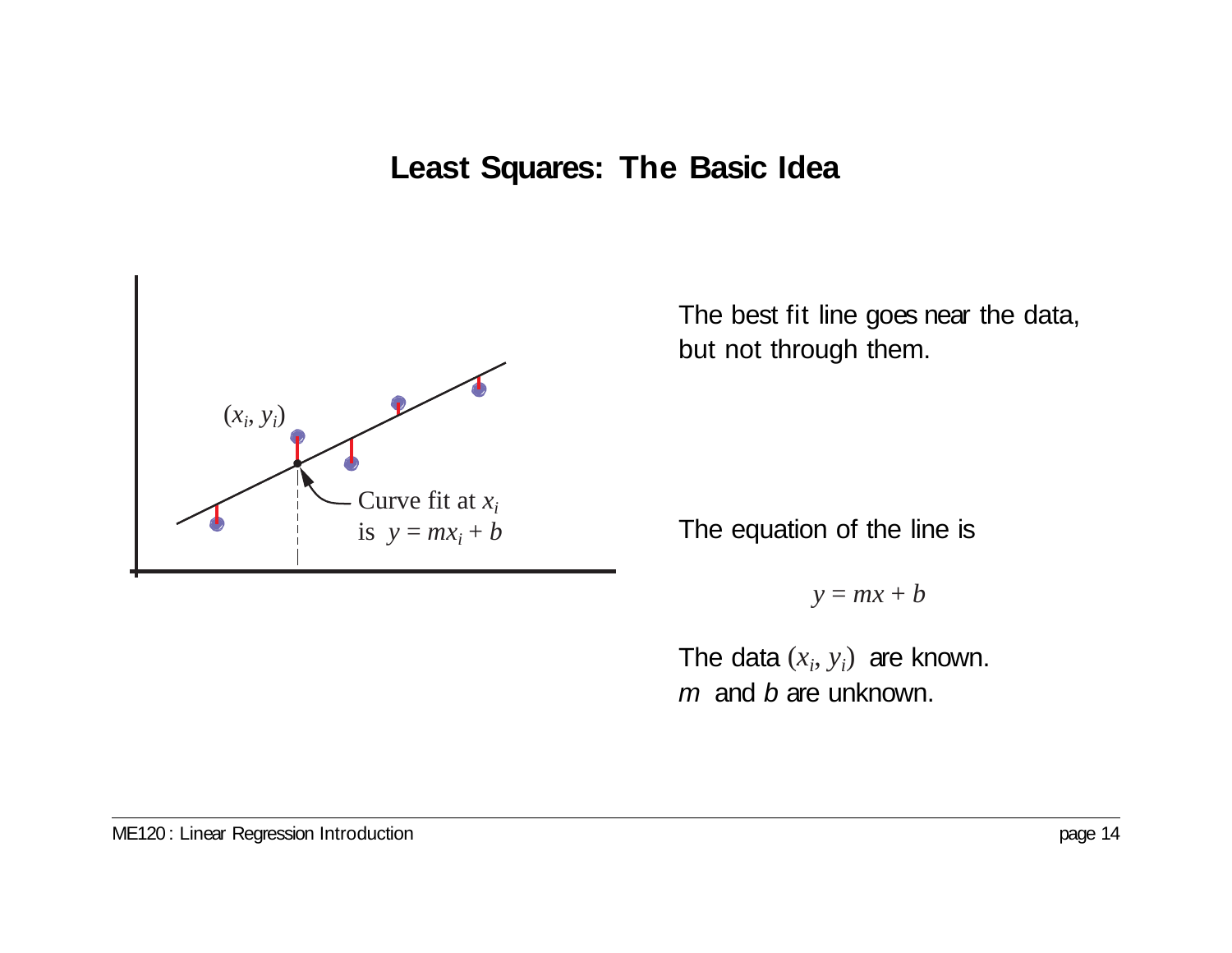#### **Least Squares: The Basic Idea**



The best fit line goes near the data, but not through them.

The discrepancy between the known data and the unknown fit function is taken as the *vertical distance*

 $y_i$  -  $(mx_i + b)$ 

But the error can be positive or negative, so we use the *square of the error*

 $[y_i - (mx_i + b)]^2$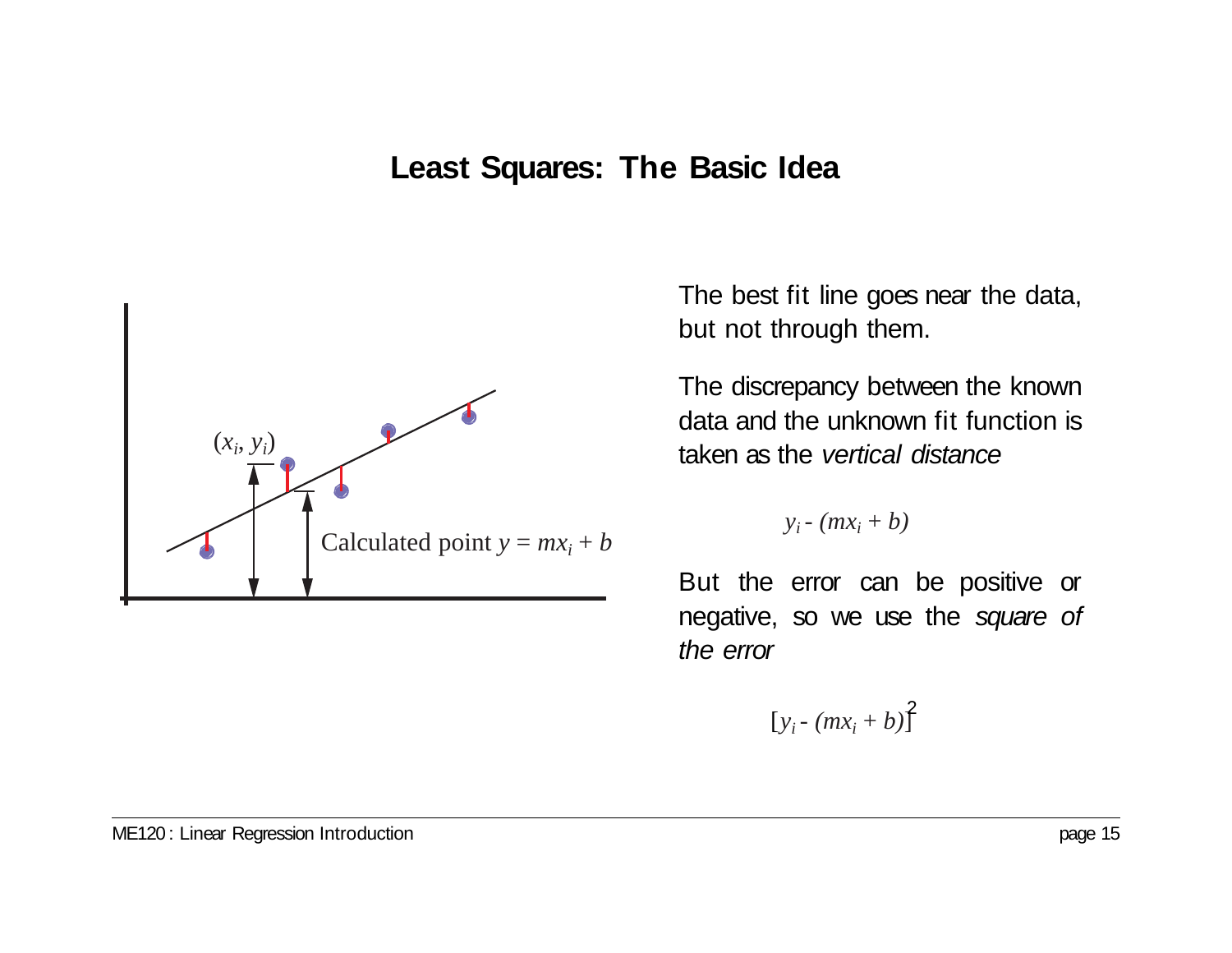#### **Least Squares Computational Formula**

Use calculus to *minimize the sum of squares* of the errors

Total error in the fit = 
$$
\sum_{i=1}^{n} [y_i - (mx_i + b)]^2
$$

Minimizing the total error with respect to the two parameters *m* and *b* gives

$$
m = \frac{n \sum x_i y_i - \sum x_i \sum y_i}{n \sum x_i^2 - (\sum x_i)^2}
$$
 
$$
b = \frac{\sum y_i - m \sum x_i}{n}
$$

Notice that *b* depends on *m* , so solve for *m* first.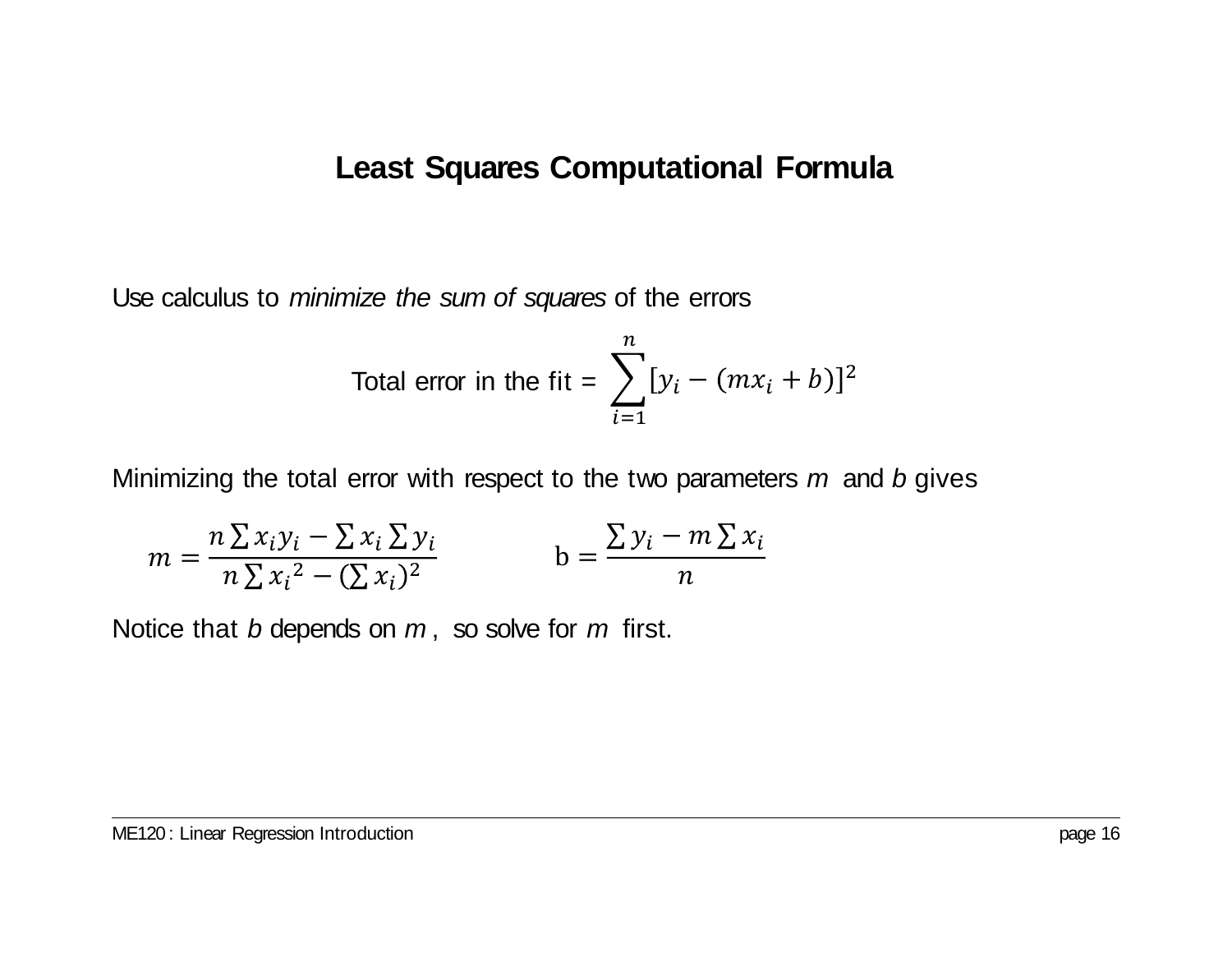Suppose we have a set of numbers

$$
x_1,x_2,x_3,x_4
$$

We can use a variable for the subscript

$$
x_i, \qquad i = 1, \dots, 4
$$

To add the numbers in a set we can write

$$
s = x_1 + x_2 + x_3 + x_4
$$

as

$$
s = \sum_{i=1}^{n} x_i
$$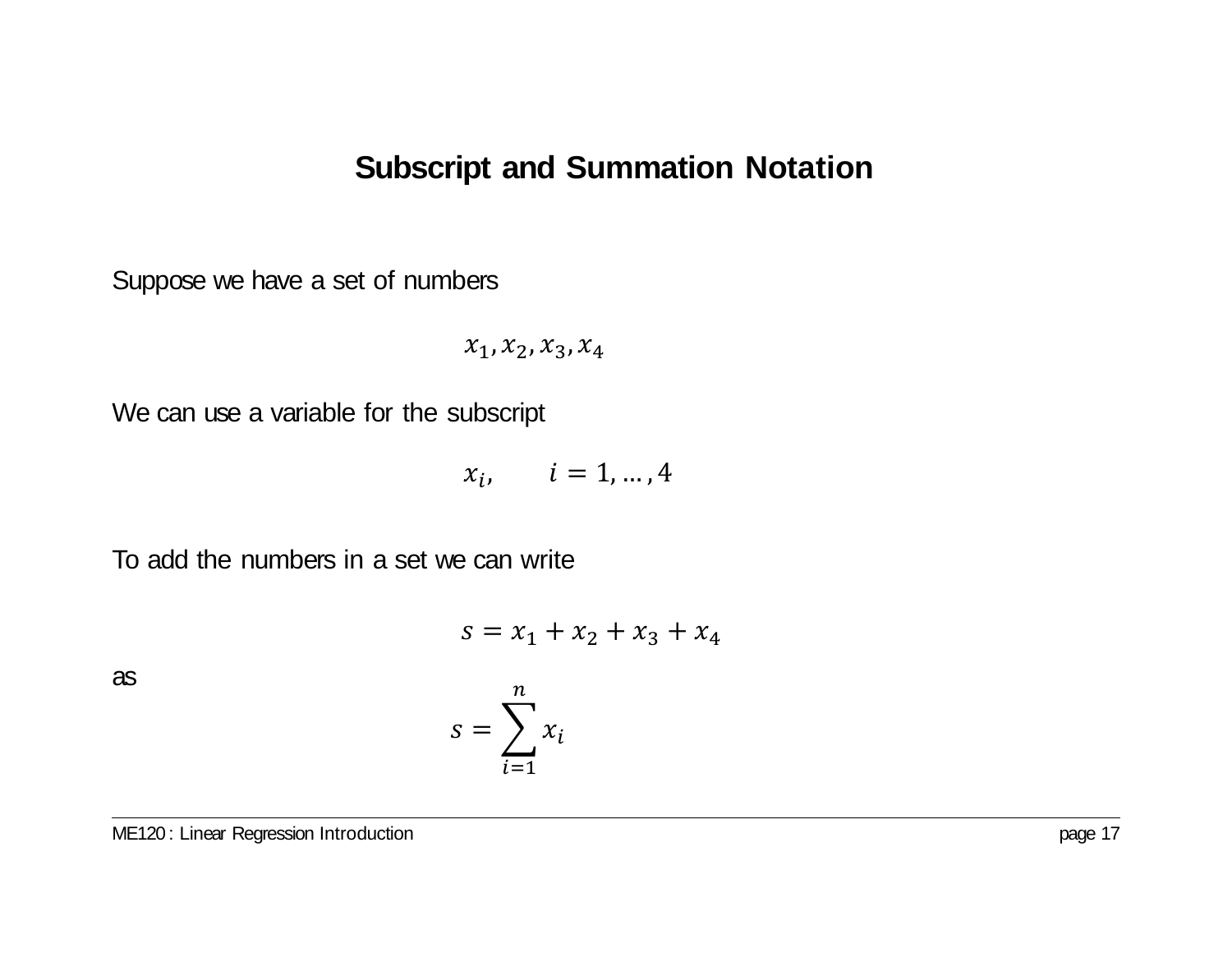We can put any formula with subscripts inside the summation notation.

Therefore  
\n
$$
\sum_{i=1}^{4} x_i y_i = x_1 y_1 + x_2 y_2 + x_3 y_3 + x_4 y_4
$$
\n
$$
\sum_{i=1}^{4} x_i^2 = x_1^2 + x_2^2 + x_3^2 + x_4^2
$$

The result of a sum is a number, which we can then use in other computations.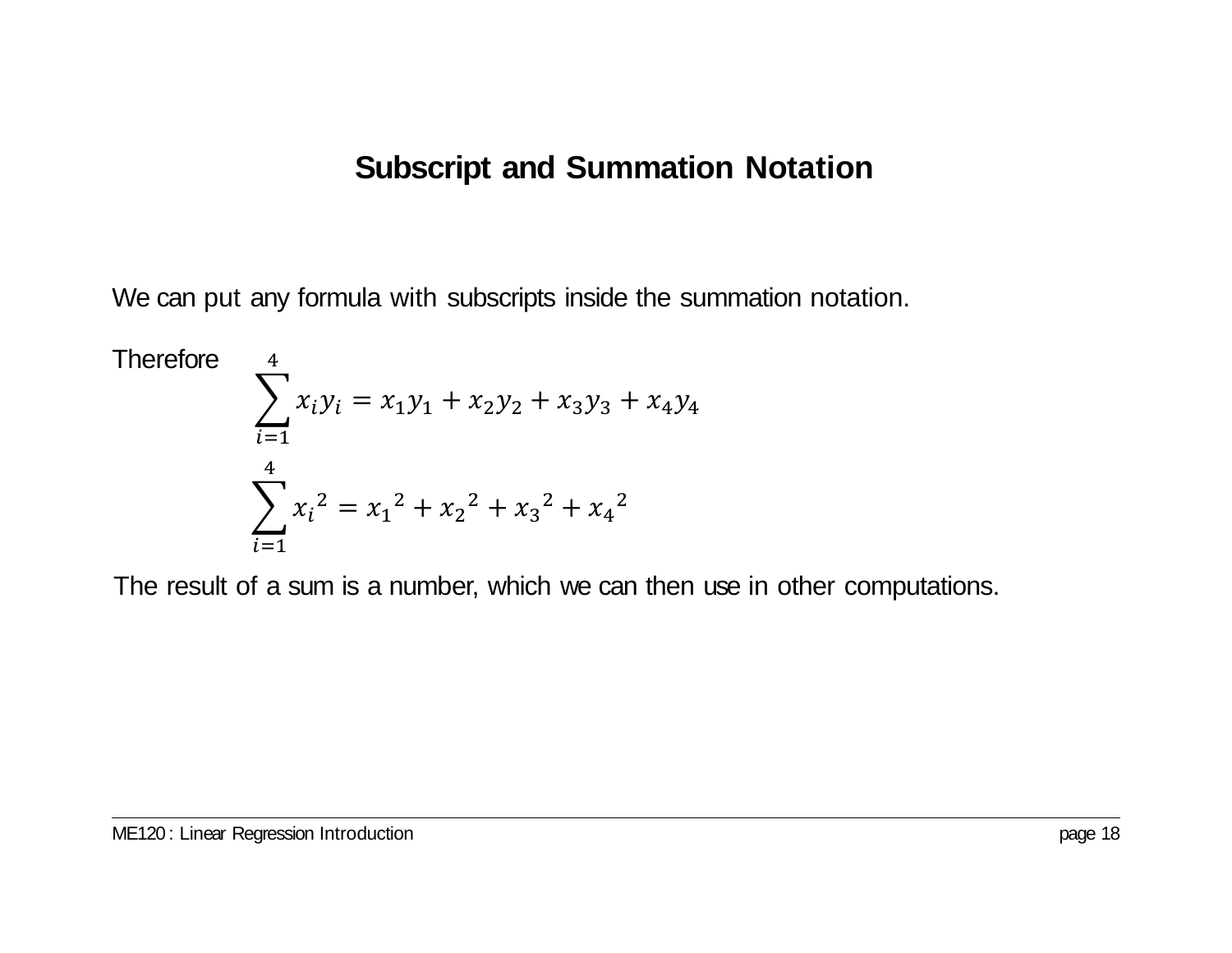The order of operations matters. Thus,

$$
\sum_{i=1}^{4} x_i^2 \neq \left(\sum_{i=1}^{4} x_i\right)^2
$$

$$
x_1^2 + x_2^2 + x_3^2 + x_4^2 \neq (x_1 + x_2 + x_3 + x_4)^2
$$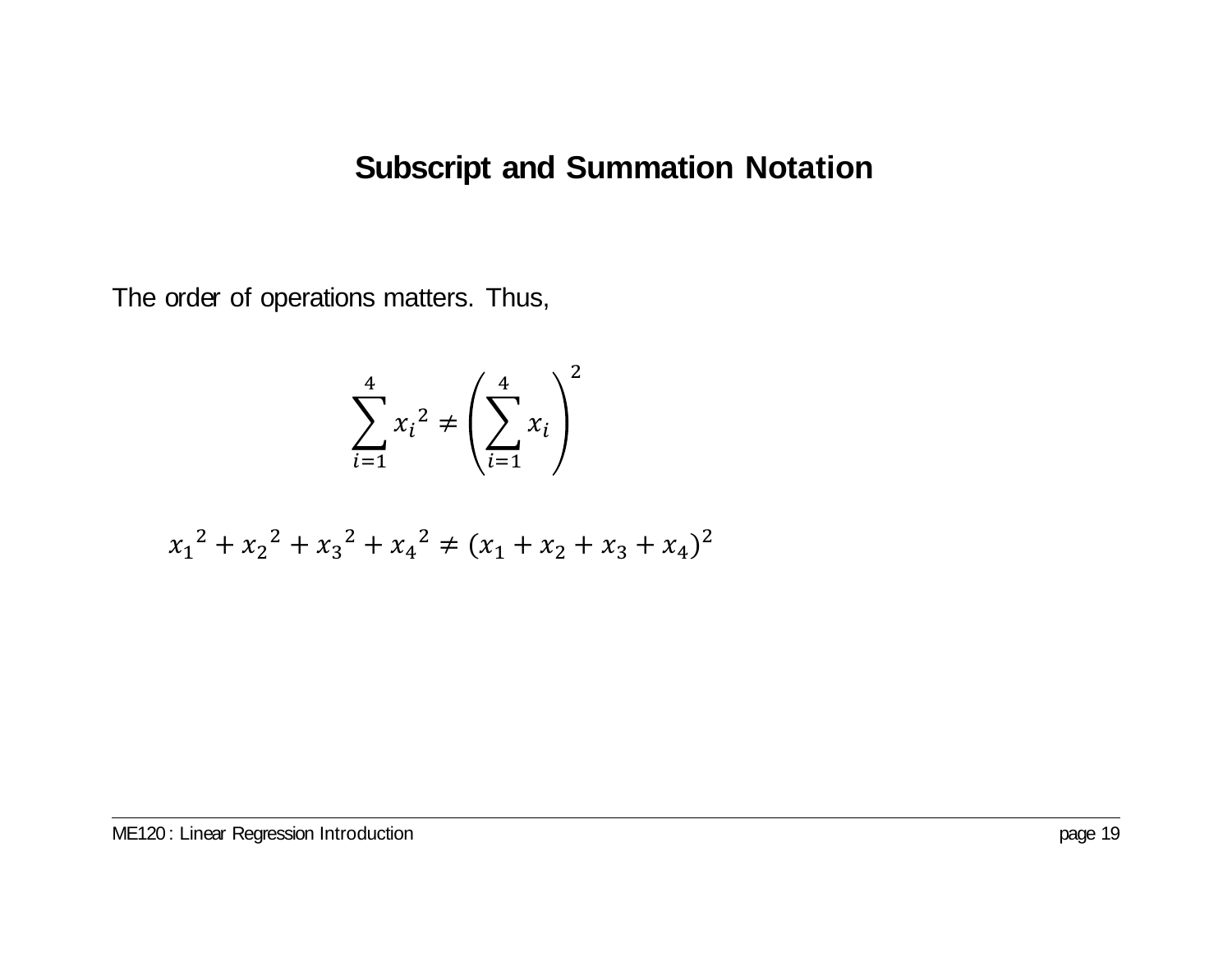Sometimes we do not bother to write the range of the set of data.

Thus,

$$
s = \sum x_i
$$

implies

$$
s = \sum_{i=1}^{n} x_i
$$

where *n* is understood to mean, "however many data are in the set"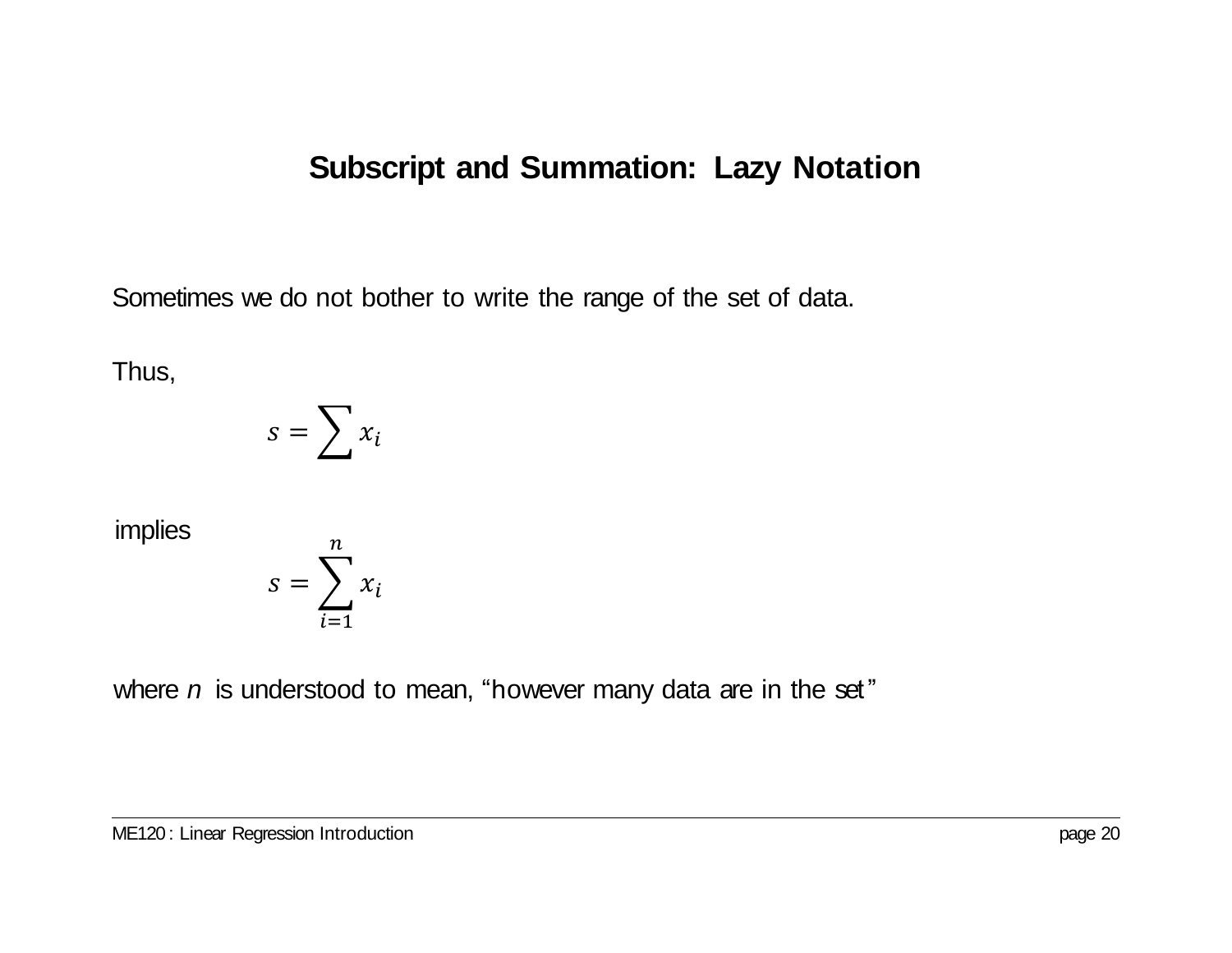So, in general

 $x_i$ 

implies that there is a set of *x* values

 $x_1, x_2, ..., x_n$ 

or

 $x_i, \quad i = 1, ..., n$